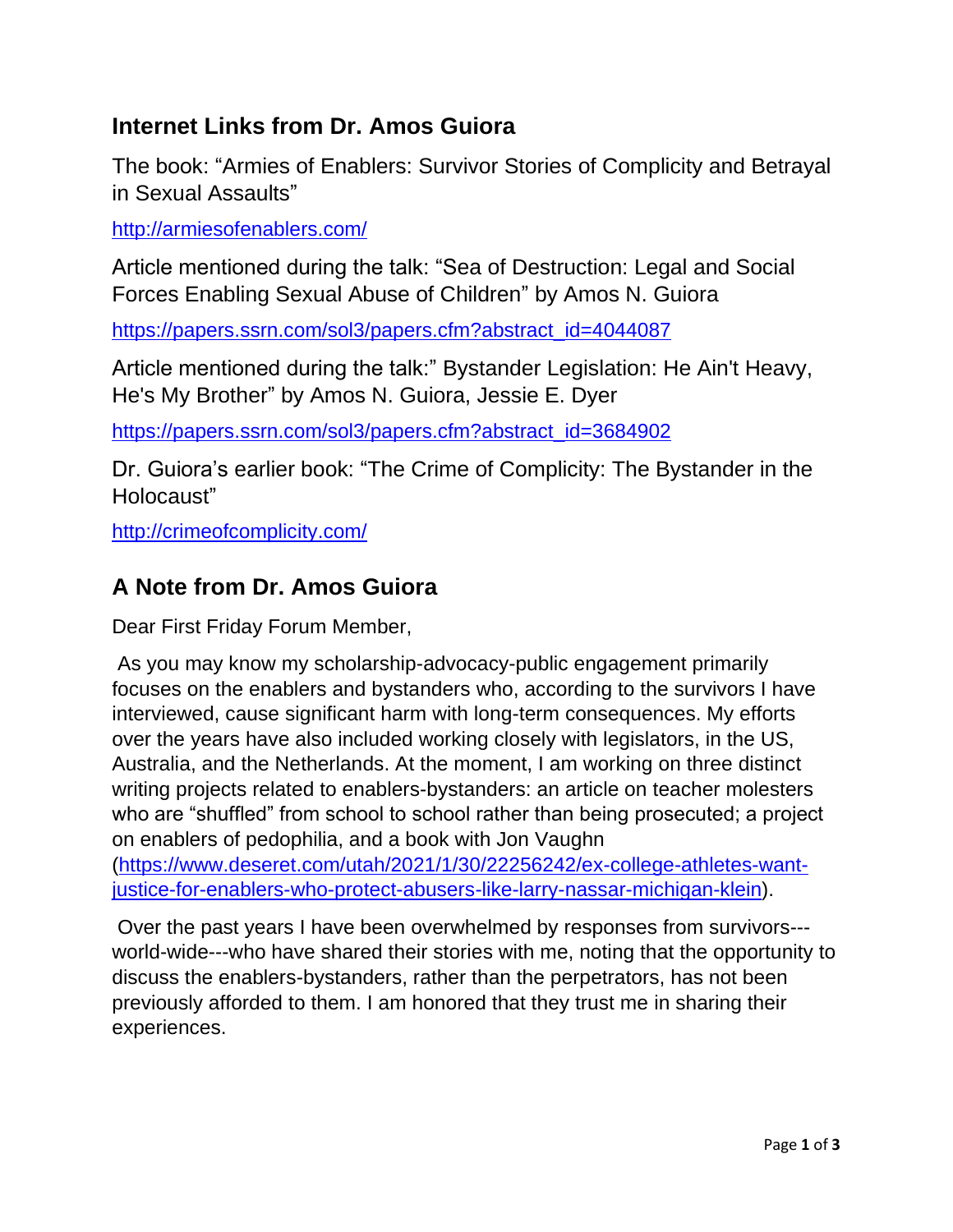My efforts these past years, with the extraordinary support of students (past and present) has created forums for survivors to be heard. The importance of that cannot be overstated.

However, as much as these efforts have charted an important path in a largely previously unexplored area, they have only begun to scratch the surface. There is an enormous amount of work yet to be done; the more survivors reach out to me, the clearer it is just how many survivors have yet to be heard regarding the enabler-bystander and the brighter the light that needs to be shone on those who stood by when another individual was in harm's way.

These undertakings are time-intensive and demand significant resources, whether creating unique research opportunities for students, meeting with legislators and others, gathering documents and other material, thereby creating an archive.

Because of the importance attached to this effort, I am pleased to share that the law school is considering establishing a program (akin to an Institute) dedicated to studying the enabler-bystander which would house the efforts outlined above. Such a program would ensure the sustainability of this research and its direct contribution on multiple fronts.

Dan Barber ---the private detective who "broke" a pedophile case in West Virginia in 1997--- and I signed/counter-signed a document whereby he officially "bequeathed" to me all the material (15,000 pages) in his possession related to the Jeremy Bell case, [https://www.register-herald.com/news/article\\_9f1a14a9-](https://www.register-herald.com/news/article_9f1a14a9-5c4a-5018-9b9a-4fe5a16e89d3.html?TNNoMobile) [5c4a-5018-9b9a-4fe5a16e89d3.html?TNNoMobile.](https://www.register-herald.com/news/article_9f1a14a9-5c4a-5018-9b9a-4fe5a16e89d3.html?TNNoMobile)

In a touching moment, he gave me a framed picture of the boy, saying, "I trust you will make every effort to 'use' this case to make sure there won't be another Jeremy Bell."

On JUNE 15, I will "interview" Mr. Barber at his house with a videographer….we have scheduled an all-day recording session as I will be in the US for couple days.

The six students working with me and I well understand the importance of the task at hand.

That is in many ways the purpose of the Law School's Enabler Project and the reason I am so grateful for your consideration in supporting this undertaking.

It is in that vein that I take the liberty to ask you to consider supporting such an undertaking. I understand you receive innumerable, similar requests; that is